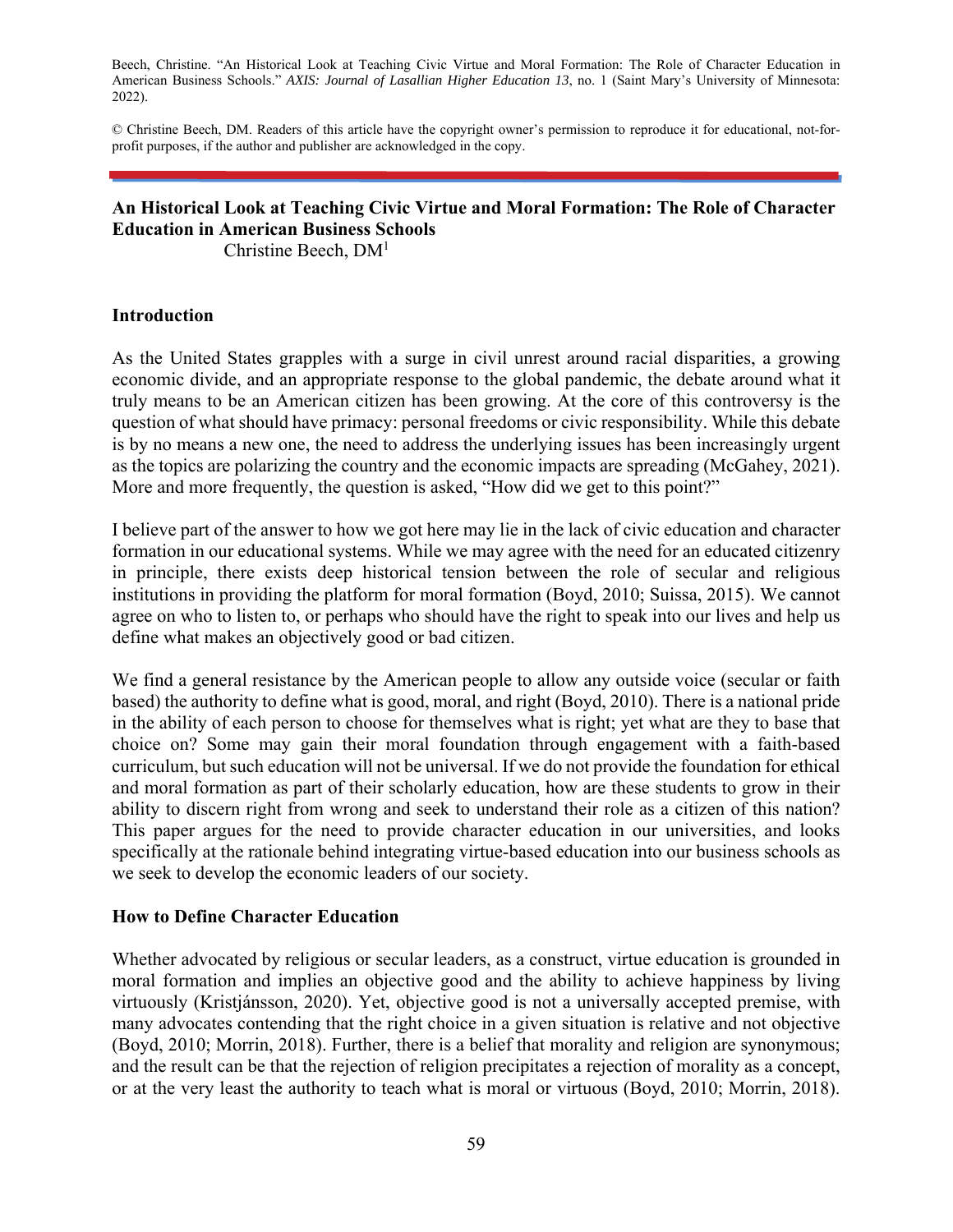Conversely, those who support the place of religion in moral education may argue against the authority of the government to legislate morality.

Currently, within the United States, the societal pressures to support civic well-being or convey specific actions as morally right are increasingly partisan, with political beliefs driving the level of willingness to seek the common good. We need look no further than the current debates around vaccination to see the influence of political affiliations on the determination of the morally right action. This circumstance has led to entire swaths of our society rejecting a course of action, not because there is a firm counter argument, but because they reject the authority of the speakers (USA Today, 2020). To address this tension of authority to teach morality, it is important to remember that there have been both religious and secular advocates for moral formation since the days of Aristotle. Whether considered through a lens of virtue, ethics, or perhaps civic duty, historically we see a need to discuss the common good and its role in the ability of an individual to flourish (Dovre, 2007).

Ultimately, the influence of each of these parallel movements around education on morality and the common good in both religious and secular circles has gained or lost ground over time in conjunction with their political power. Watz (2011), in his description of character education, notes this and suggests that support to provide formal character education for students can be viewed over time as "a wave that the tide has carried in and out due to societal pressures such as political, religious, or corporate influences." This tension has resulted in a lack of a clear definition around character education, a fragmented approach to such education, and the inability to garner broad support on a consistent basis in the American educational system (Boyd, 2010; Watz, 2011).

# **Character Education and the American Business School**

While support for character and virtue education in general may ebb and flow based on societal pressures, even when it is supported, its role in the business school has been largely relegated to one or two business ethics courses, and for the most part, has not been effective or foundational to the curriculum (Rivera, 2019). Much of the literature about character education offers the distinction that citizenship education and moral education are divergent topics, with citizenship education being the purview of a civic or social sciences course, while moral education falls into a philosophical realm (Althof & Berkowitz, 2006; Davies, Gorard & McGuinn, 2005). Business schools have been largely left out of this discussion, yet advocates for holistic character education, who believe that it encompasses both citizenship and moral education, suggest that schools should integrate character education into all areas of the organization.

How can we instead begin to see the value of a business education through the lived experiences of our graduates and their ability to flourish as they contribute to our society and economic wellbeing (*Character Education in Universities*, 2017)? How can we learn from history and work toward integrating character education into the business coursework of university students in such a way as to lead to the development of civic virtues that result in the execution of business for the common good of society?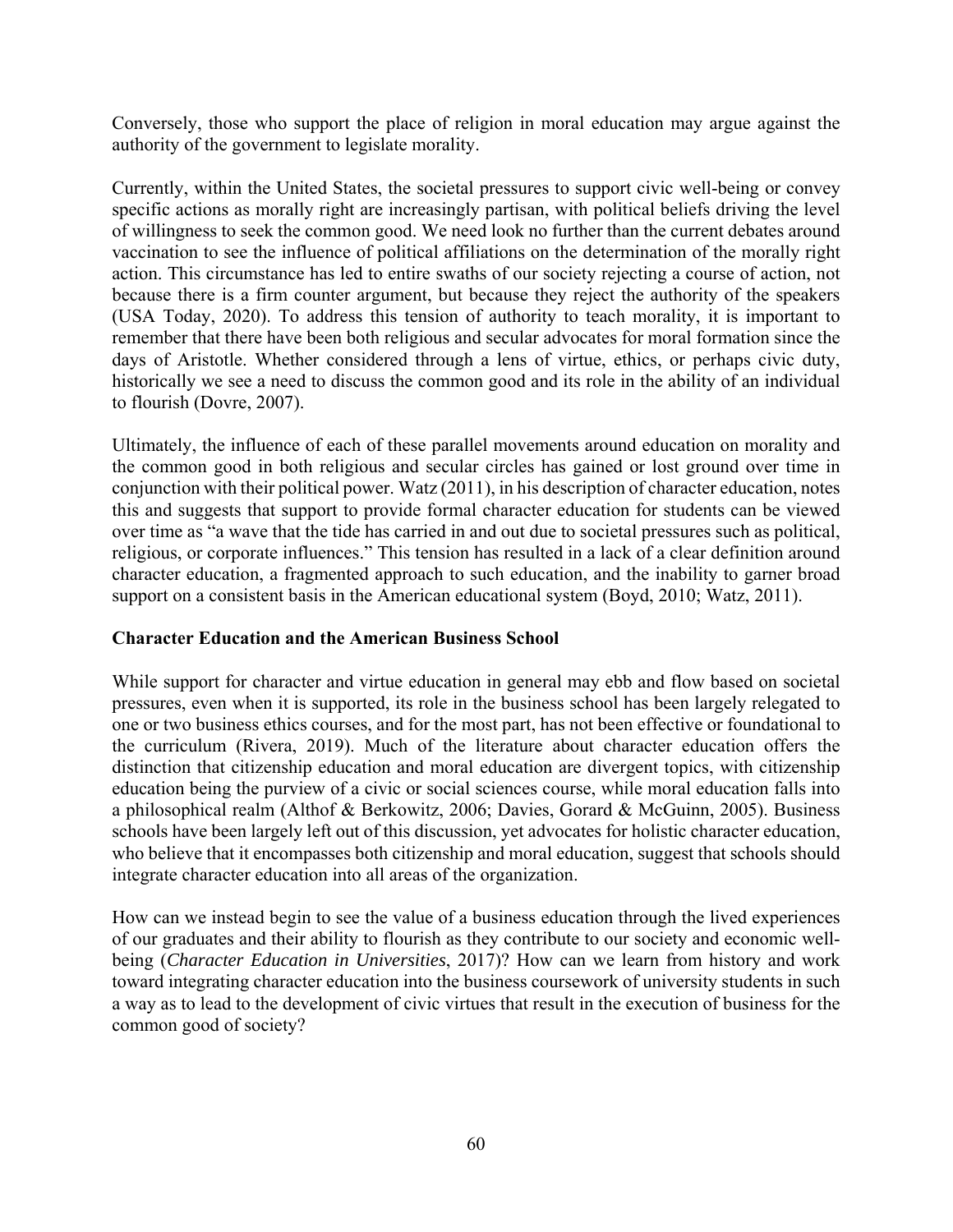# **A Contemporary Look at Virtue in Business**

Identifying a direct correlation between corruption and lack of virtue education in business schools may be hard to confirm; however, it seems clear that virtue and business in America have had a difficult relationship. The business world has been repeatedly called to account for a lack of values as a result of the well-publicized business scandals of the '70s, '80s, and '90s to include WorldCom's fraudulent investments, the Ford Pinto cover up, and the RJR Nabisco buyout based on fraudulent information that became a poster child for Wall Street corruption (Taylor, 1992). In each of these cases the corruption was grounded in a desire to focus on the well-being of the company over society writ large, as well as a desire to increase profits at all costs (Mukunda, 2014).

Following these scandals, much was made of the changes in business school education, with classes in corporate social responsibility (CSR) being integrated into the curriculum with the goal of creating a more ethical and socially-focused group of business leaders (Schlegelmilch, 2020). Yet fast forward to the 2000s and we have the Enron scandal in 2000 and a financial collapse prompted by the discovery of the Bernie Madoff and the Lehman Brothers mortgage schemes in 2008, suggesting the changes did not produce the desired results (Schlegelmilch, 2020). We see that despite legal changes to curtail the opportunity for unethical actions in business, as well as educational efforts to teach CSR, the power of Wall Street and the financial sector to encourage unethical business practices is as strong as ever (Mukunda, 2014). This suggests that a more holistic approach is called for, one that infuses the discussion of values, virtues, and ethics into all aspects of a business education in such a way as to produce business leaders who are morally grounded in conducting business for the common good of society versus individual gain. This is a paradigm shift and not as simple as adding to the curriculum. The following section will address these challenges.

# **Character and Virtue Education in the Business School**

The study of business in a university setting is the largest discipline on American campuses today, providing an outsized impact on college graduates in our society (USDE, 2019). These same students go on to be leaders in our economy and lead the organizations that influence our society. As a result, what is taught in that curriculum will necessarily influence the future actions of our society. Unfortunately, the standard study of business has focused on the science of business, turning decisions into calculations and devaluing the human component (Mintzberg, 2004). The students are not educated or equipped to make values-based decisions, or even articulate their own values in many cases (Mintzberg, 2004). Classes in business ethics are present in the core curriculum, but as an overview and more of a standalone concept versus being imbued in the content of each course (Mintzberg, 2004). It is, thus, not surprising that business graduates are unable to articulate a business ethic much less a philosophy of social responsibility.

The history of business is one that suggests the focus on fiscal returns as a primary responsibility of any publicly traded business has created an environment where ethical behaviors, even if considered as part of the equation, are not rewarded, and are indeed penalized (Forsha, 2017). This history has created an inherent tension for professors teaching values, virtues, and ethics in our institutions of higher education, and then launching the students into a corporate world that does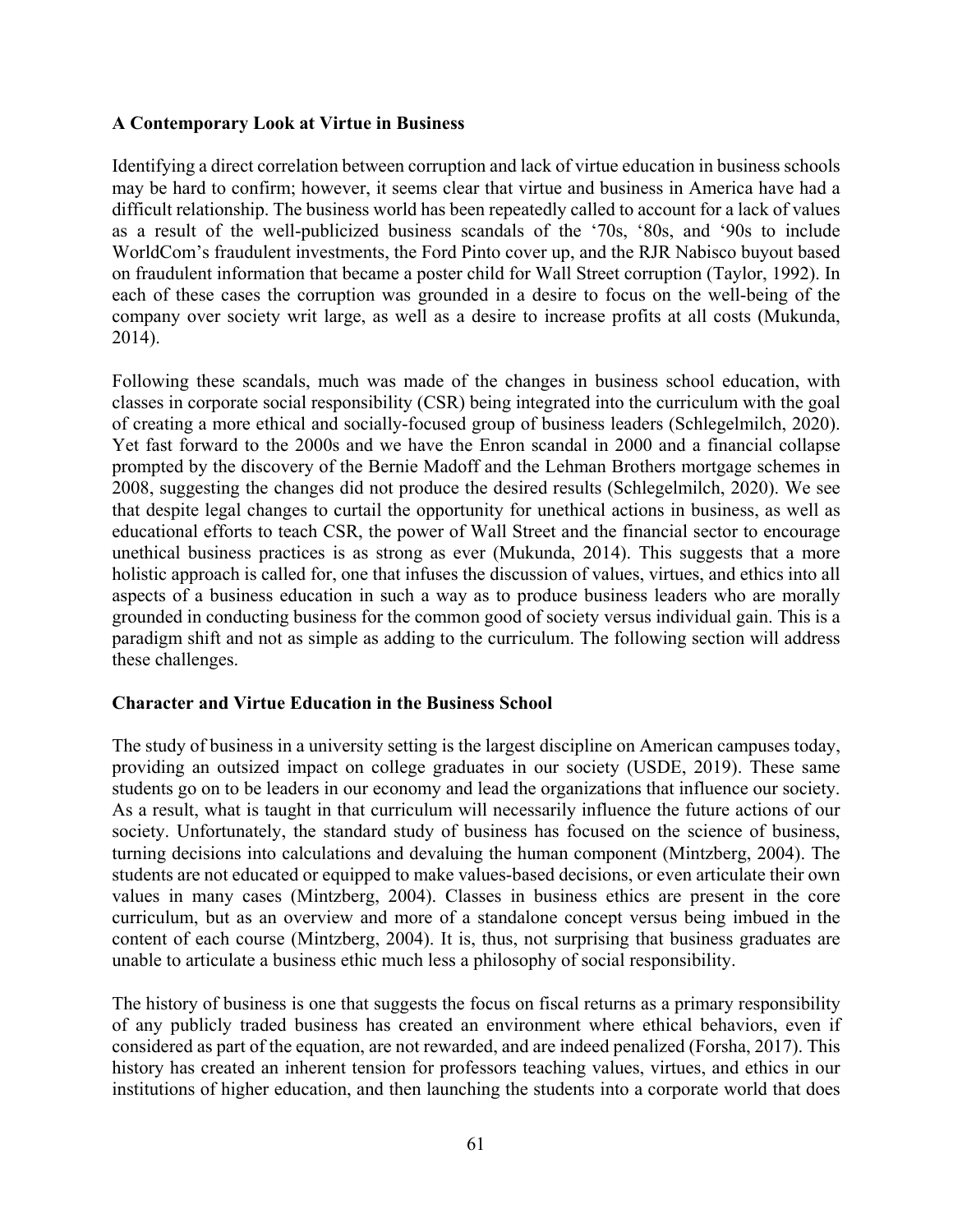not play by those same rules. Yet, as we consider the concept of values being "caught, taught, and sought" by students as they receive their education (Kristjánsson, 2020), the absence of values and virtues in the business school curriculum would provide its own unintentional educational outcomes. If the students are not "taught" the morality of their economic decisions, they are certainly able to "catch" the lack of values-based discussions and may "seek" to make their business decisions absent the consideration of those values. We will have arguably created a society filled with leaders who are conditioned to make calculated decisions that result in positive fiscal outcomes, with only a nod toward the ethical ramifications of their decisions.

One can certainly argue that the values-based education will not equip them to effectively lead in a world driven by profit over ethics, and that argument has some merit. It's not enough to suggest that we are teaching students how it *should work*, we must arguably teach them how it *does work*  in business (Painter-Morland, & Slegers, 2018). As long as corporations hold to the standard of a fiduciary duty to maximize shareholder returns and consider share price and shareholder returns as synonymous, then the ethical dilemma of how to act remains.

It is possible to dwell here and debate the fact that shareholder returns can be envisioned as much more than fiscal, and ground their value equally in societal contributions, or as Aristotle might have suggested, to acknowledge that there is an intrinsic value or shareholder return to be derived from acting from a motivation that places the good of others above our own (Aristotle, 1926). Indeed, if we ground our business education in the concept that our ability to thrive and flourish relies on living our lives in such a way that we value motivations over outcomes (Annas, 2019), then we would be fully justified to place virtuous behaviors over fiduciary responsibilities or shareholder returns. Further, we can debate whether we are tasked to prepare our students for the realities of a corrupt world, or if instead we are to challenge them to a higher standard and teach the moral good regardless of the current realities. There is a moral high ground there that feels right and good, and I for one would prefer to remain there.

However, before we head for the ivory tower, we would do well to remember we stand accused in higher education of failing to live in the real world, or prepare our students for the work they must do after graduation (Schlegelmilch, 2020). We must address this accusation. It would be unfair to the students to ignore the real tensions that exist and to take an attitude of "just say no," rather than truly offering an alternative. While we can and should focus on teaching to the highest standards of behavior, we must also equip them for success.

The good news is that a morally grounded business education can indeed be a practical one as well. While we so often hear of the business failures and scandals brought about by corrupt practices, not all business leaders have espoused this "profit above all" mantra. There are indeed students of the past who have gone on to act on these concepts of social good and have developed businesses choosing to be socially responsible, ethically grounded, and civically virtuous in their actions. Rather than just the longstanding for-profit and not-for-profit realms in the business world, we now see new options for our business students to explore. With the rise of social entrepreneurship, the concept of business for the common good has evolved; and socially focused businesses are no longer viewed as fiscally untenable (Wilburn & Wilburn, 2014).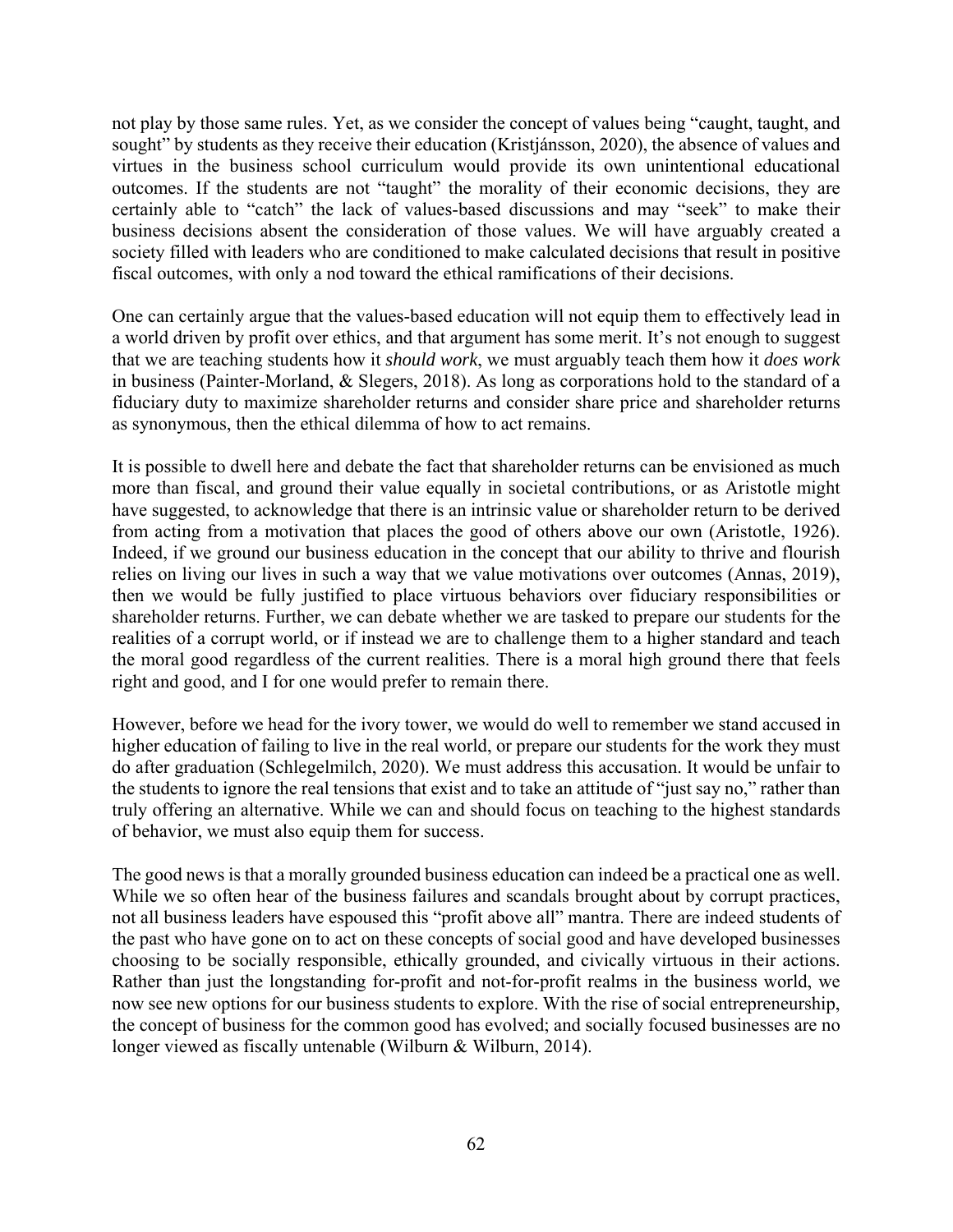Specifically, in response to the foundational challenge around fiduciary responsibility, a continuum of organizational constructs has emerged (Phillips, Lee, Ghobadian, O'Regan, & James, 2015). These include low-profit and Benefit (or "B") corporations, where the social good is written into the business's foundational documents, thereby circumventing the long-standing ethical challenge by explicitly stating that the company exists to not only meet their fiscal obligations to the shareholders, but also their societal obligations as outlined in the charter (Wilburn & Wilburn, 2014). In this way, the business leaders are no longer pulled between the two tensions. Now, what *should work* can align with what *does work*. Our business school students now have the option of working for companies who have chosen to act in a manner that supports the well-being of all citizens and not just their shareholders. They can pursue their profession with an explicit purpose of acting for the good of others and thereby contributing to a flourishing citizenship (Annas, 2019). This not only argues for a values-based business education as practical and feasible, but it further puts the onus back on our educational institutions to make sure our students are well versed in these new business structures to empower them and equip them with the knowledge to pursue ethical lives in their profession (Rivera, 2019).

# **Conclusion**

To return to the original question of this text, "How can we learn from history and work toward integrating character education into the business coursework of university students in such a way as to lead to the development of civic virtues that result in the execution of business for the common good of society?" I contend, what we have learned is the importance of a society that can develop citizens that see their own good inextricably woven into the good of others; a society that argues for the need to educate leaders, and specifically, our future business leaders, in virtuous pro-social behaviors. To achieve this goal, our business curriculum must be infused with virtue discussion, grounded in ethical business practices, and shaped to equip our students to lead socially responsible businesses, regardless of their legal structure. We must reject false dichotomies that lead to the dissolution of character education in our business schools, and instead embrace its rich history while adapting it to our modern societal structures.

Indeed, when we see socially-focused business models being espoused by the business community, we recognize that the practitioners are working to integrate values and ethics into their business practices, and that we as educators have both a practical and moral reason to teach socially responsible business structures and practices. Within our business schools, we must integrate the study of social entrepreneurship as part of a values-based education so that we are capable of nurturing the next generation of business leaders to espouse the concepts of business for the common good. To be successful, this type of business education must be housed within universities that are pursuing a renewed focus on character education as a way to ensure that students recognize their role in society and their obligation to use their profession to contribute to their communities and advocate for laws that protect and support its citizens.

# **Reference List**

Annas, J. (2011). *Intelligent Virtue*. Oxford: Oxford University Press.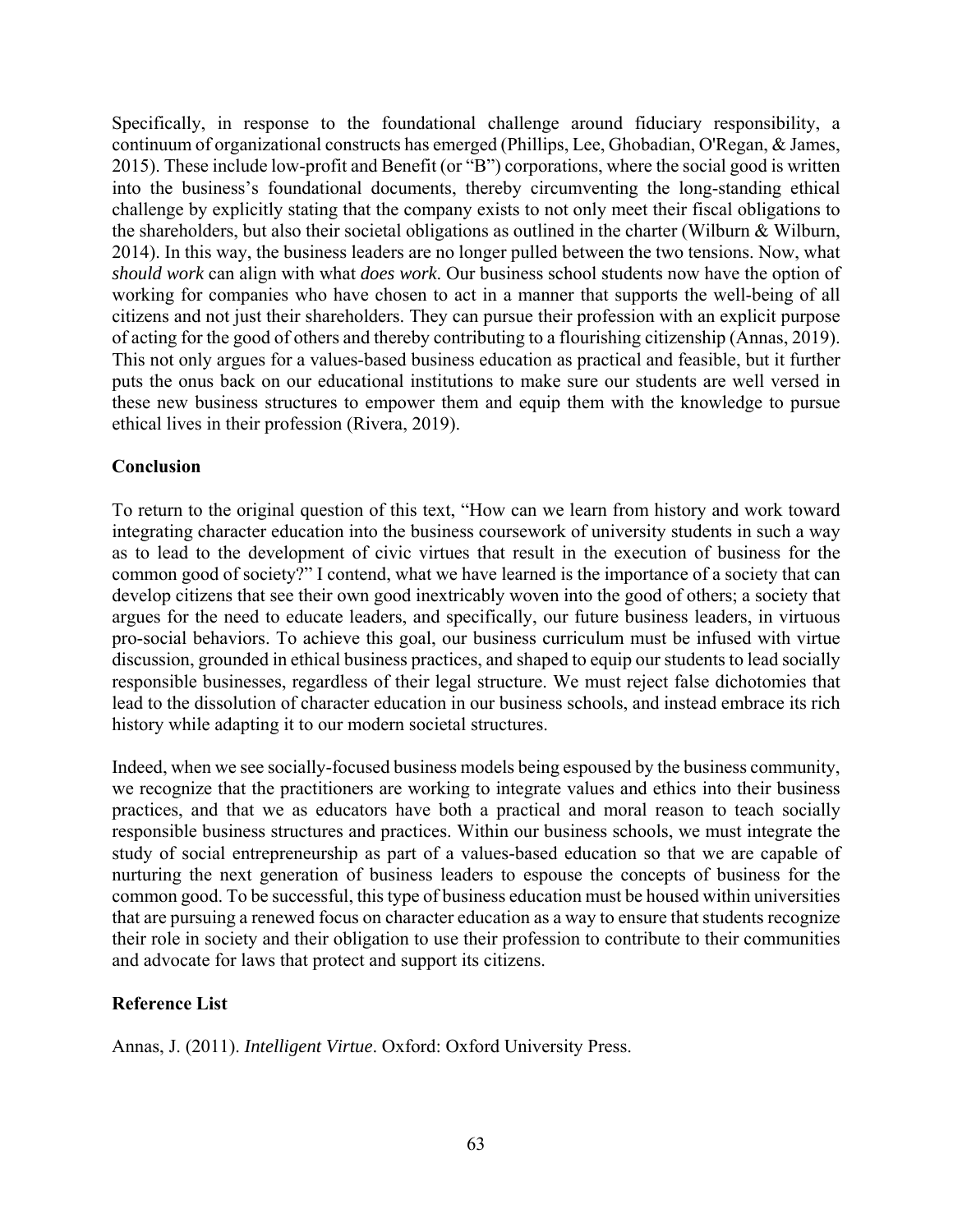Annas, J. (2019), *Unit 5: What is Aristotelian flourishing*, lecture notes, LM Theories of Character, Virtue and Flourishing, University of Birmingham (Accessed 30 November 2020).

Aristotle. *Nicomachean Ethics.* Translated by H. Rackham (1926). Loeb Classical Library 73. Cambridge, MA: Harvard University Press.

Althof, W & Berkowitz, M. (2006). "Moral education and character education: their relationship and roles in citizenship education." *Journal of Moral Education*, 35:4, 495-518, DOI: 10.1080/03057240601012204

Boyd, D. (2010). "Character Education and Citizenship Education: A Case of Cancerous Relationship." *Philosophy of Education Yearbook*, 384-392.

Davies, I., Gorard, S. & McGuinn, N. (2005). "Citizenship education and character education: Similarities and contrasts." *British Journal of Educational Studies*, 53(3), 341-358, DOI: 10.1111/j.1467-8527.2005.00299.x

Dovre, P. J. (2007). "From Aristotle to Angelou: Best Practices in Character Education." *Education Next, 7*(2), 38-45.

Forsha, S. K. (2017). "Virtue and Moral Development, Changing Ethics Instruction in Business School Education." *College Student Journal, 51*(3), 429-443.

Jubilee Centre for Character and Virtues. (2017). *Character Education in Universities; A Framework for Flourishing*. Birmingham: Jubilee Centre for Character and Virtues, University of Birmingham, [Online], Available at: www.jubileecentre.ac.uk/framework. [online] (Accessed: 5 Oct 2020).

Kristjánsson, K. (2020). *Flourishing As The Aim Of Education: A Neo-Aristotelian View*. New York: Routledge.

Mintzberg, H. (2004). *Managers not MBAs: A hard look at the soft practice of managing and management development* (1<sup>st</sup> ed.). Berrett-Koehler Publishers.

McGahey, R. (2021). "Covid-19 accelerating economic trends, including inequality." *Forbes,*  [Online], Available at: https://www.forbes.com/sites/richardmcgahey/2021/04/30/covid-19 accelerating-economic-trends-including-inequality/?sh=5480b21a2b7c

Morrin, K. (2018). "Tensions in Teaching Character: How the 'Entrepreneurial Character' is Reproduced, 'Refused,' and Negotiated in an English Academy School." *Sociological Research Online*, *23*(2), 459-476. https://doi.org/10.1177/1360780418769670

Mukunda, G. (2014). "The price of Wall street's power." *Harvard Business Review*, 6. [online] https://hbr.org/2014/06/the-price-of-wall-streets-power